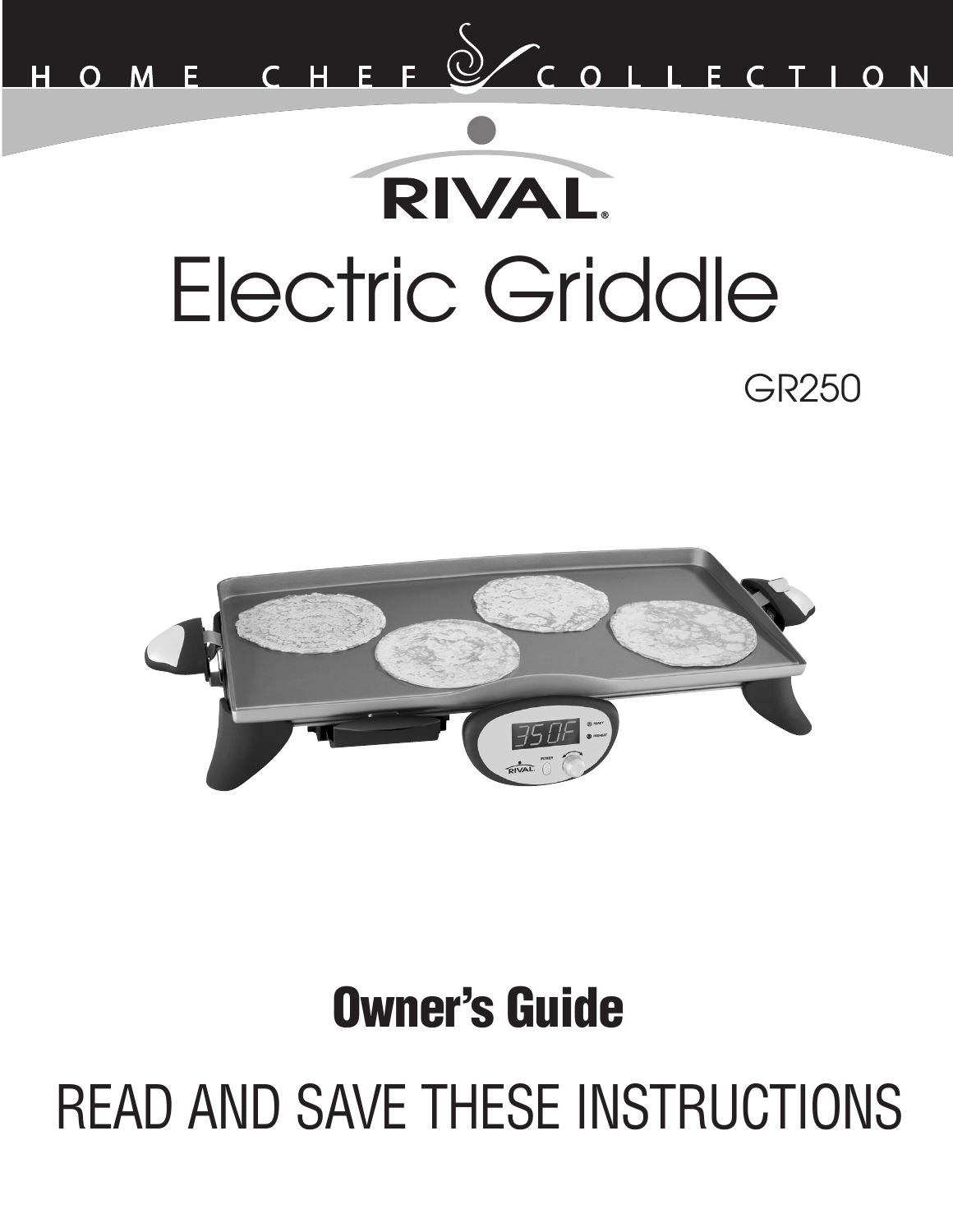### **IMPORTANT SAFEGUARDS**

#### **When using electrical appliances, basic safety precautions should always be followed, including the following:**

- 1.Read all instructions before using.
- 2.Do not touch hot surfaces. Use handles or knobs.
- 3.To protect against electrical shock, do not immerse HEATING BASE and cord in water or other liquids.
- 4.Close supervision is necessary when any appliance is used near children. This appliance is not to be used by children.
- 5.Unplug from outlet when not in use and before cleaning. Allow to cool before putting on or taking off parts, and before cleaning the appliance.
- 6.Do not operate any appliance with a damaged cord or plug or after the appliance malfunctions or has been damaged in any manner. Call Customer Service (see warranty) to return for examination, repair, or adjustment.
- 7.The use of accessory attachments not recommended by manufacturer may cause injuries.
- 8.Do not use outdoors.
- 9.Do not let cord hang over edge of table or counter, or touch heated surfaces.
- 10.Do not place the assembled appliance or GRIDDLE PLATE on or near a hot gas or electric burner. Do not place the assembled appliance in a heated oven.
- 11.Extreme caution must be used when moving appliance containing hot oil or other hot liquids.
- 12.Do not operate the griddle unless fully assembled. Place GRIDDLE PLATE on HEATING BASE first, then plug cord into wall outlet.
- 13.Do not use appliance for other than intended use.
- 14.To disconnect and prior to removing GRIDDLE PLATE from HEATING BASE, press POWER BUTTON to shut-off griddle and remove plug from wall outlet.
- 15.Oven mitts are required when handling the GRIDDLE PLATE or to remove cooked food from the GRIDDLE PLATE.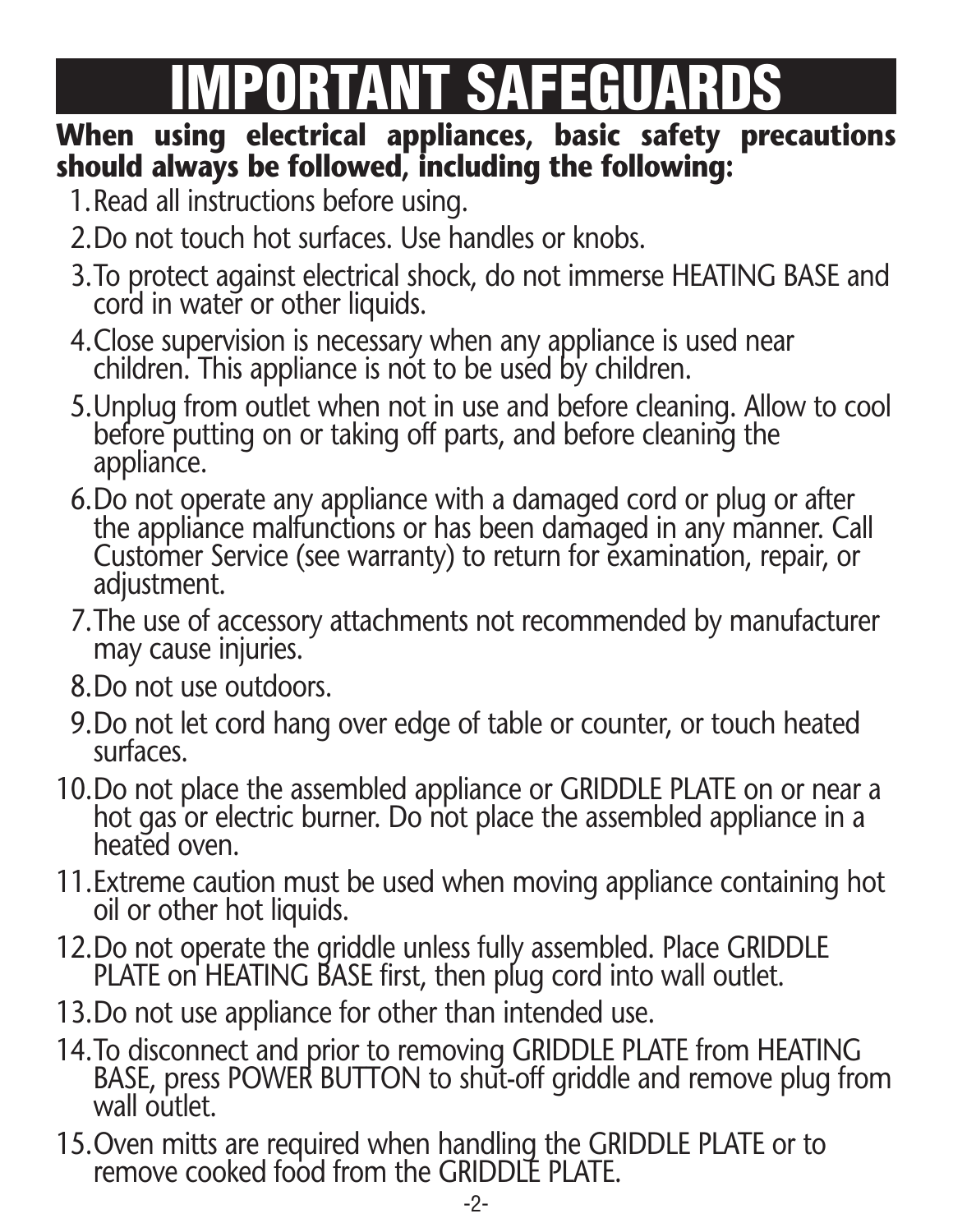## **SAVE THESE INSTRUCTIONS**

#### This appliance is for **HOUSEHOLD USE ONLY.**

No user-serviceable parts inside. Do not attempt to service this product.

A short power supply cord is provided to reduce the hazards resulting from entanglement or tripping over a longer cord. **AN EXTENSION CORD MAY BE USED WITH CARE; HOWEVER, THE MARKED ELECTRICAL RATING SHOULD BE AT LEAST AS GREAT AS THE ELECTRICAL RATING OF THE GRIDDLE.** The extension cord should not be allowed to drape over the counter or tabletop where it can be pulled on by children or tripped over.

#### **POLARIZED PLUG**

This appliance has a polarized plug (one blade is wider than the other). To reduce the risk of electric shock, this plug is intended to fit into a polarized outlet only one way. If the plug does not fit fully into the outlet, reverse the plug. If it still does not fit, contact a qualified electrician. Do not attempt to modify the plug in any way. If the plug fits loosely into the AC outlet or if the AC outlet feels warm do not use that outlet.

**ELECTRIC POWER:** If electric circuit is overloaded with other appliances, griddle may not operate properly. Griddle must be operated on a separate circuit from other operating appliances.

**CAUTION:** Some countertops are more sensitive to heat, use care not to place griddle on surfaces where heat may cause damage.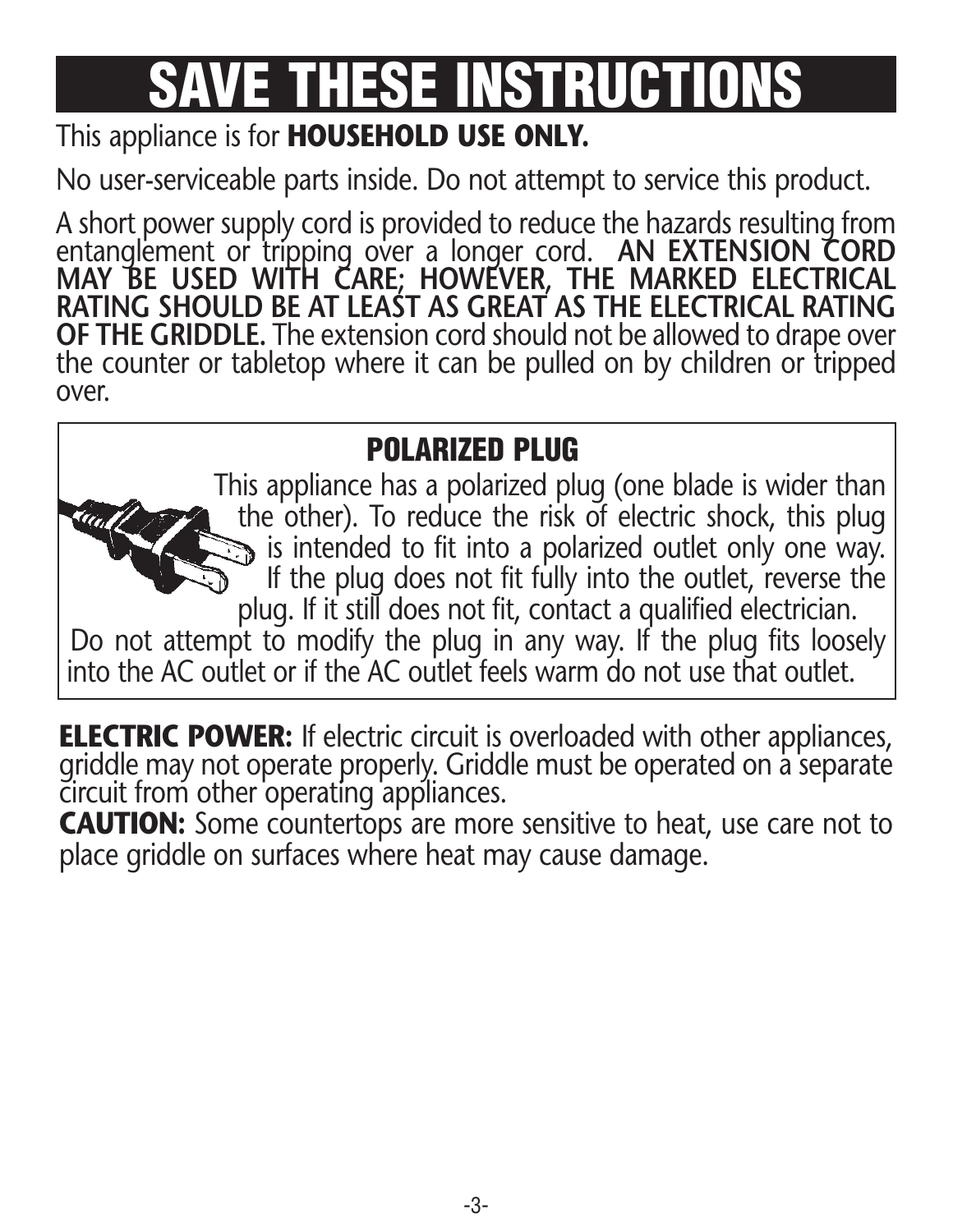#### **KNOW YOUR ELECTRIC GRIDDLE**



#### **HOW TO USE YOUR ELECTRIC GRIDDLE**

#### **Before use, wash the GRIDDLE PLATE in warm soapy water or in the dishwasher and dry completely.**

**CAUTION:** Do not immerse HEATING BASE in water or other liquids.

- 1. Set the griddle on a flat, dry, heat resistant surface.
- 2. Insert the GREASE TRAY into guides under the front of the griddle.
- 3. Make sure that the GRIDDLE PLATE is sitting securely on the HEATING BASE. If the GRIDDLE PLATE is not secure on the HEATING BASE, the product may not function properly. Make sure that the locking handles are locked securely to the sides of the GRIDDLE PLATE.



- 4. Plug griddle into standard 120 V AC outlet. Press POWER BUTTON. The display will show 350°F.
- 5. Condition the non-stick cooking surface with vegetable oil, wiping off any excess with a paper towel.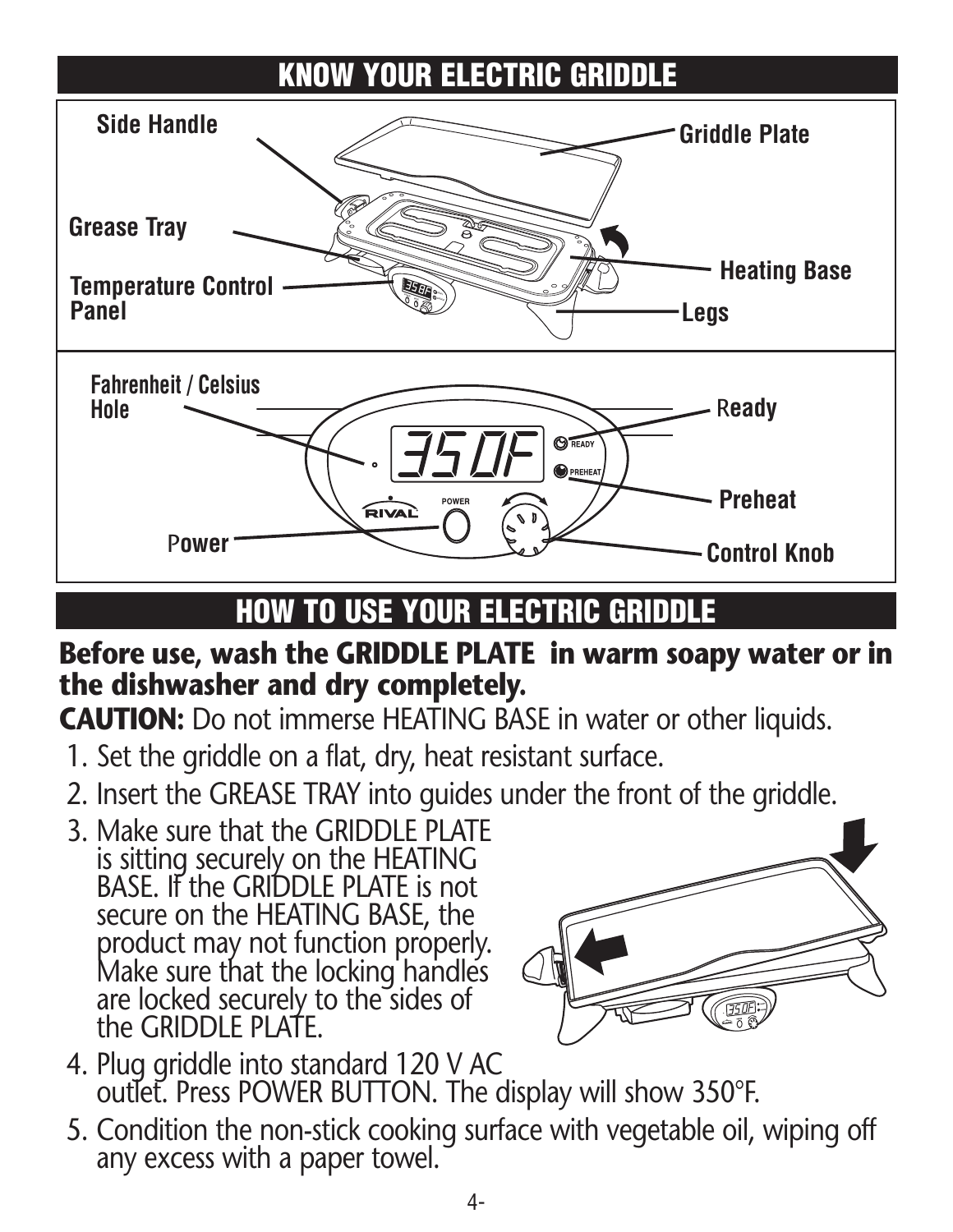- 6.To change the temperature, turn CONTROL KNOB to desired setting. Turning the CONTROL KNOB clockwise will increase the temperature. Turning the CONTROL KNOB counter-clockwise will decrease the temperature. Temperature can be adjusted from 150°F to 425°F in 25° increments.
- 7.As the griddle heats up, the display will show the actual temperature of the griddle as it climbs to reach the set temperature.
- 8.When the desired temperature has been reached, the PREHEAT LIGHT will turn off, the READY LIGHT will turn on and the griddle will beep three times. NOTE: If you adjust the temperature during cooking, the PREHEAT LIGHT will turn on. When the new temperature is reached. the PREHEAT LIGHT will turn off and the READY LIGHT will turn on again and the unit will beep three times.
- 9.To change the temperature scale from Fahrenheit and Celsius, simply insert a pen or paper clip in the hole located on the upper left of the control panel and press the button once. To change back to Fahrenheit, press the button once.

10.The GRIDDLE PLATE can be removed from the HEATING BASE .

**NOTE:** It may be necessary to scrape grease into the GREASE CHANNEL. Always use wooden or nylon utensils to avoid scratching the NON-STICK COOKING SURFACE.

**CAUTION:** Grease may be hot!

**NOTE:** When cooking consecutive batches of bacon or other high fat foods, it may be necessary to empty the GREASE TRAY to avoid grease overflowing onto the countertop.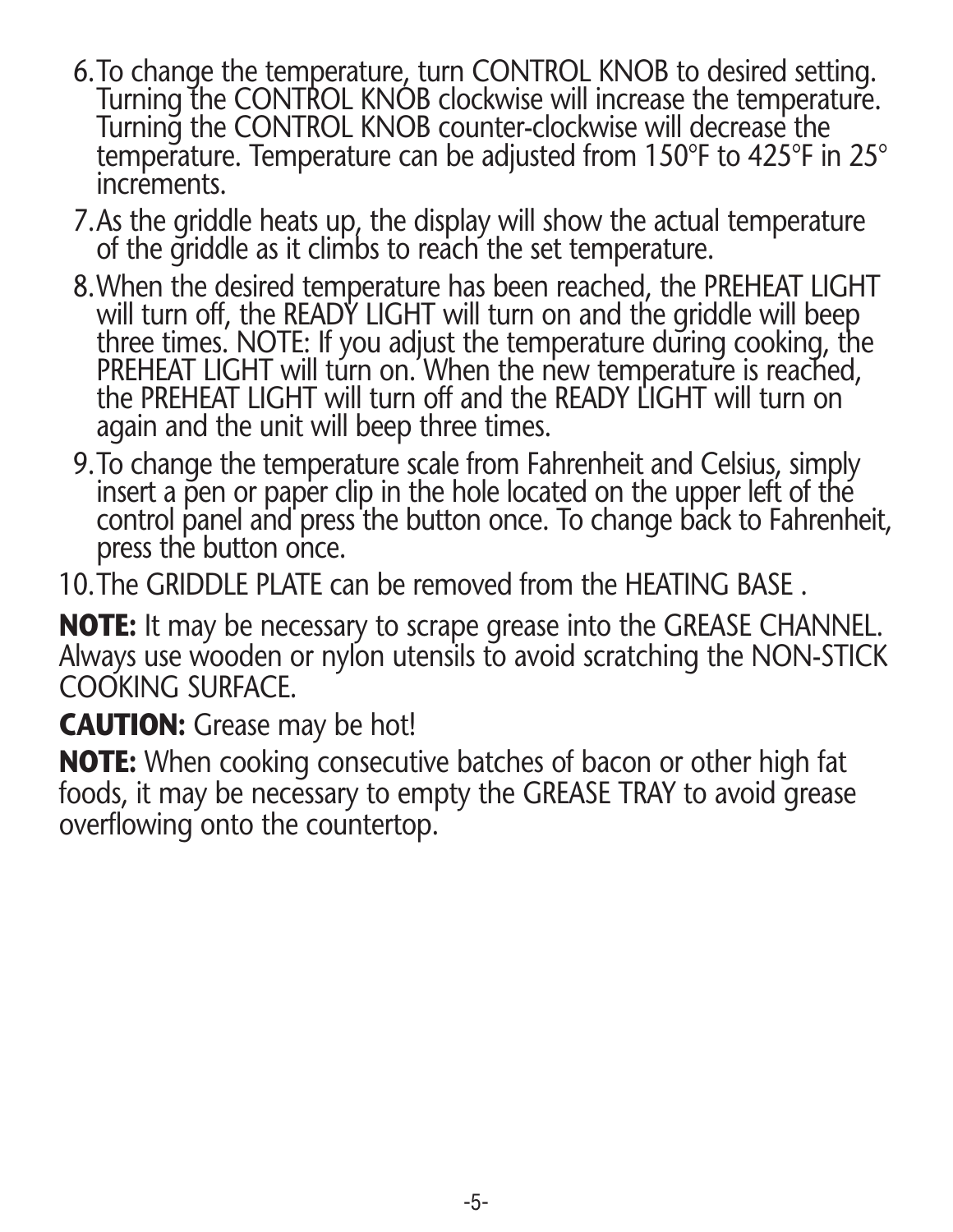| <b>COOKING TIME AND TEMPERATURE</b>                             |                                                          |                                                                 |                                                                                                                                                 |
|-----------------------------------------------------------------|----------------------------------------------------------|-----------------------------------------------------------------|-------------------------------------------------------------------------------------------------------------------------------------------------|
| <b>F00D</b>                                                     | <b>TEMP.</b>                                             | <b>TIME</b>                                                     | <b>DIRECTIONS</b>                                                                                                                               |
| <b>EGGS, fried</b>                                              | 300°F/149°C                                              | $3$ to $5$ min.                                                 | Turn half way through cooking time.                                                                                                             |
| <b>BACON</b>                                                    | 350°F/176°C                                              | 8 to 12 min.                                                    | Turn often.                                                                                                                                     |
| SAUSAGE                                                         | 350°F/176°C                                              | 20 to 30 min.                                                   | Turn halfway into cooking time.                                                                                                                 |
| <b>FRENCH TOAST</b>                                             | 350°F/176°C                                              | 6 to 10 min.                                                    | Turn halfway into cooking time.                                                                                                                 |
| <b>HAMBURGFR</b>                                                | 350°F/176°C                                              | $3$ to 14 min.                                                  | Turn halfway into cooking time.                                                                                                                 |
| <b>HAM SLICES</b>                                               | 350°F/176°C                                              | 14 to 18 min.                                                   | Turn halfway into cooking time.                                                                                                                 |
| <b>SANDWICHES</b>                                               | 350°F/176°C                                              | 6 to 10 min.                                                    | Butter outside and brown both sides.                                                                                                            |
| <b>PORK CHOPS</b>                                               | 350°F/176°C                                              | 20 to 30 min.                                                   | Brown both sides, reduce temp. to<br>250°F/121°F. Turn halfway into cooking time.                                                               |
| <b>POTATOES</b>                                                 | 350°F/176°C                                              | 10 to 12 min.                                                   | Turn halfway into cooking time.                                                                                                                 |
| <b>STEAKS</b><br>Rare<br>Medium<br>Well Done<br><b>PANCAKES</b> | 400°F/204°C<br>400°F/204°C<br>400°F/204°C<br>375°F/190°C | $4$ to 6 min.<br>7 to 12 min.<br>13 to 18 min.<br>$2$ to 5 min. | Turn halfway into cooking time.<br>Turn halfway into cooking time.<br>Turn halfway into cooking time.<br>Pour batter onto griddle. When bubbles |
|                                                                 |                                                          |                                                                 | appear on top, turn.                                                                                                                            |

**NOTE:** The cooking temperatures and times listed in this user manual are estimates. Adjust the cooking emperature and time slightly up or down to achieve the results you prefer.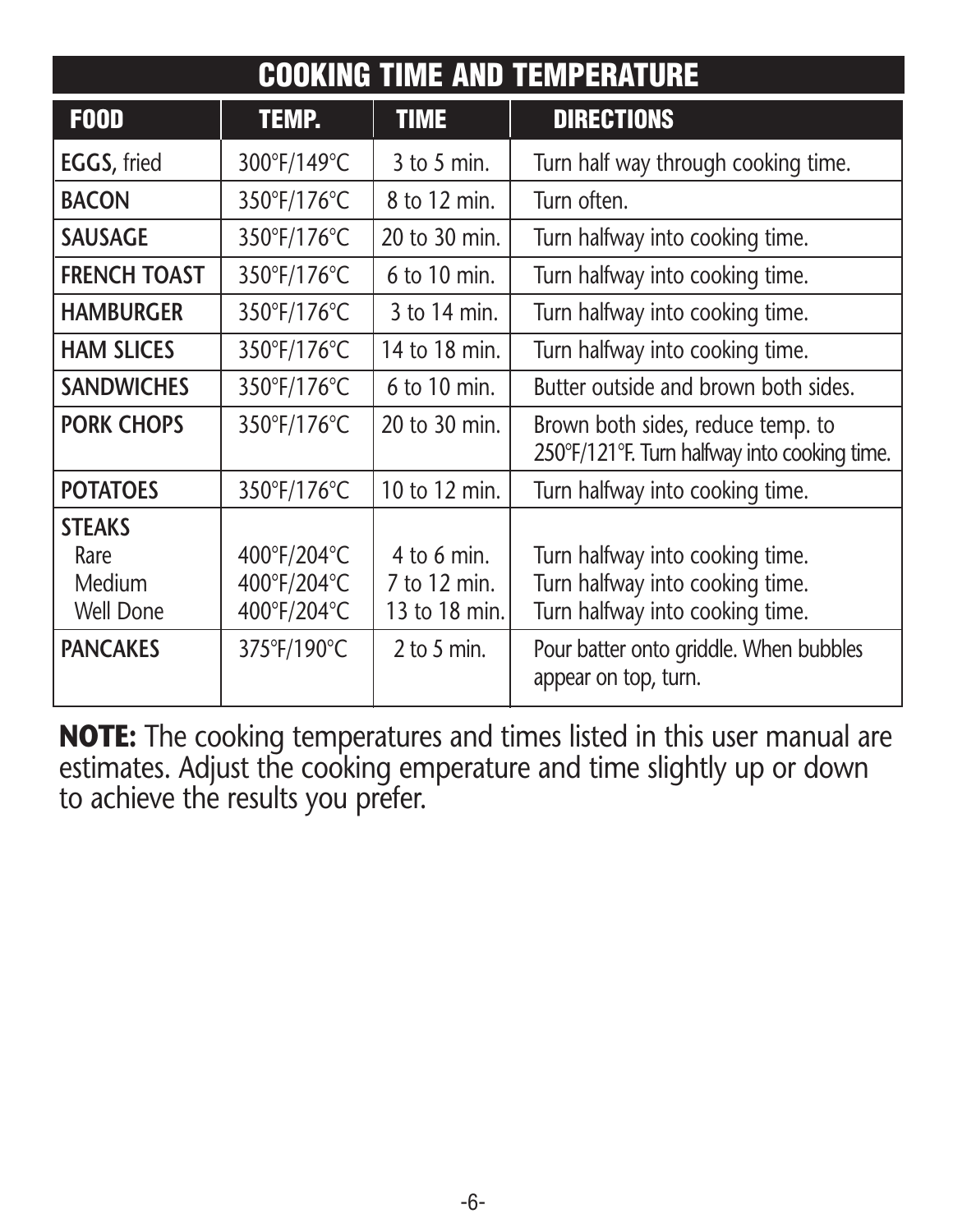#### **HOW TO CLEAN YOUR ELECTRIC GRIDDLE**

#### **Griddle is hot. Handle carefully.**

- 1. When cooking is complete, press the Power button to shut off unit. Unplug the cord from the outlet and allow unit to cool before cleaning.
- 2. Remove the GREASE TRAY and discard its contents.

**CAUTION:** Grease in GREASE TRAY may still be hot even if plate is allowed to cool. To remove GRIDDLE PLATE, push right spring latch outward until plate is released. Lift plate up and to the right.

3. The GRIDDLE PLATE and GREASE TRAY can be washed in the dishwasher or in warm soapy water with a soft cloth. Rinse and dry thoroughly.

**CAUTION:** Never use or submerge HEATING BASE or CORD in water. HEATING BASE and CORD must always be completely dry before use.



4. With a damp cloth, clean the griddle burner base and temperature control.

#### **CARE OF YOUR ELECTRIC GRIDDLE**

- Use only nylon, plastic, or wooden utensils with care to avoid scratching the non-stick cooking surface. Never cut food on the griddle.
- Remove stubborn stains with plastic scouring pad and mild dishwashing liquid.

**CAUTION:** DO not USE steel wool. Any service requiring disassembly other than the above cleaning must be performed by an authorized Rival ® service center.